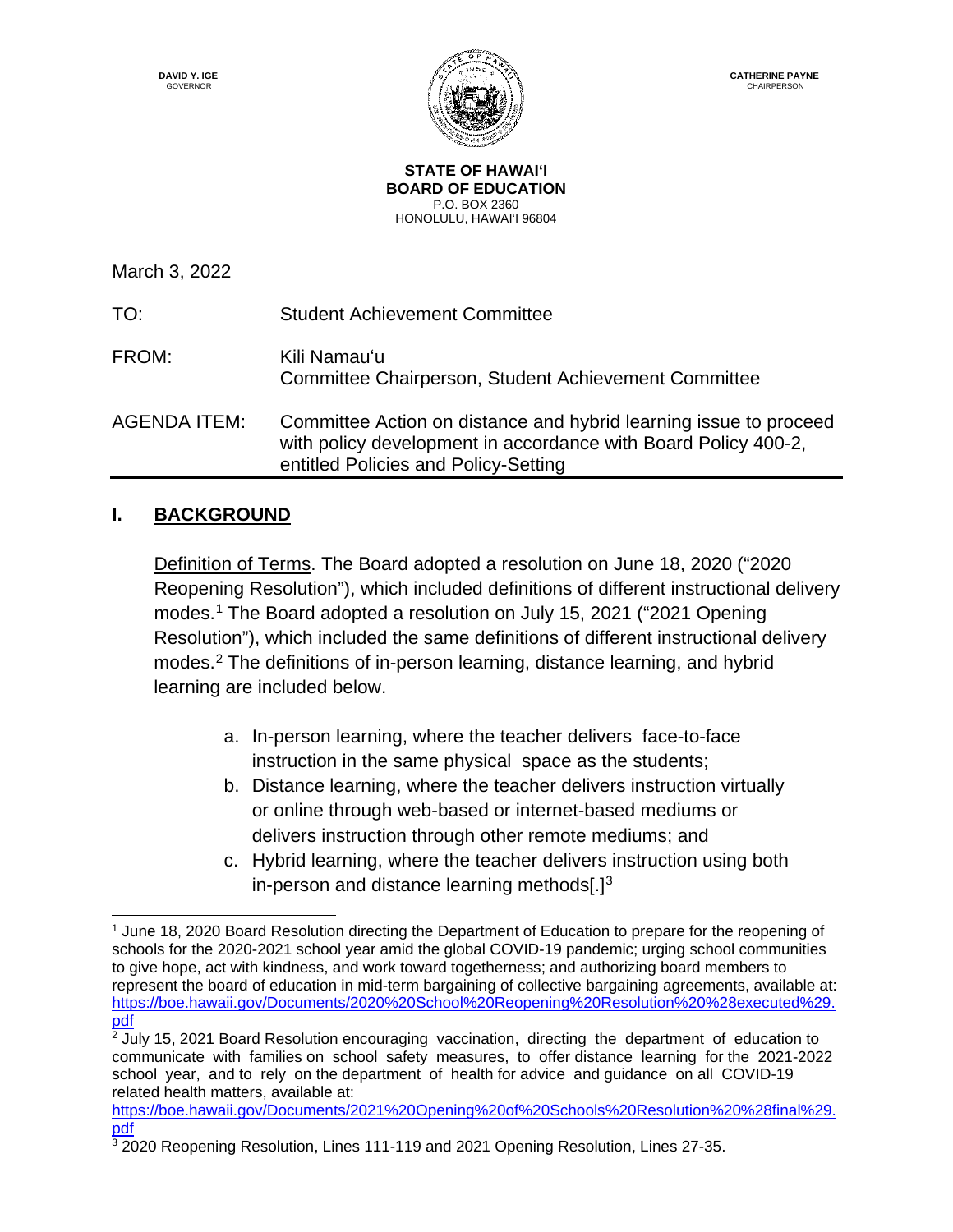I will use these terms as defined in aforementioned resolutions to ensure that we are working from a common understanding for the discussion and proposed action. This in no way limits the future use of these terms.

February 17, 2022 Meeting. Interim Superintendent Keith Hayashi presented the Department of Education's ("Department") virtual<sup>[4](#page-1-0)</sup> school plan at the Student Achievement Committee's ("Committee") February 17, 2022 meeting.<sup>[5](#page-1-1)</sup> The presentation included plans for distance learning, hybrid learning, a new learning management system, Kaiapuni education, multiple physical sites (both existing and to be constructed) for a virtual school and professional development, the use of commercially available curriculum and the development of teacher-created curriculum, standards for online teaching and learning, training for project-based learning, and desired outcomes.

Committee members asked a number of questions at the February 17, 2022 meeting. While they asked a number of questions regarding whether the Department was ready to implement this plan for the 2022-2023 school year and the use of the physical sites, many of the questions centered around how this virtual school plan fit in to the overall public education system and how education is delivered in schools. At the meeting, Committee Member Kenneth Uemura stated that the virtual school plan appears to be in the conceptual stage and that there is no Board policy that guides how distance learning will fit into the way the Department delivers education in public schools or meet student needs. He recommended that the Board establish a policy before considering the approval of the Department's plan for a virtual school.

Policy-Setting Process. Board Policy 400-2, entitled "Policies and Policy-Setting," (attached as **Exhibit A**)[6](#page-1-2) defines Board policies; sets standards, policy initiation process, a sequence for policy development; and designates the individuals responsible for policy compliance. The policy states that Board policies may be initiated by Board members, among others. The policy was initiated by Committee Member Kenneth Uemura at the February 17, 2022 Committee meeting. In accordance with Step 1 of the Sequence of Policy Development, Board

 $\overline{a}$ 

<span id="page-1-0"></span><sup>4</sup> Note that the term "virtual" was not defined in the Board's 2020 Reopening Resolution or 2021 Opening Resolution, but it is included in the definition of distance learning, specifically, "where the teacher delivers instruction virtually or online through web-based or internet-based mediums[.]" It is unclear whether the Department's proposed virtual school will fall into the distance or hybrid learning model, so I will use the term virtual to refer to the school described in the Department's plan.

<span id="page-1-1"></span><sup>5</sup> Interim Superintendent Hayashi's February 17, 2022 memorandum is available at: [https://boe.hawaii.gov/Meetings/Notices/Meeting%20Material%20Library/SAC\\_02172022\\_Presentation%](https://boe.hawaii.gov/Meetings/Notices/Meeting%20Material%20Library/SAC_02172022_Presentation%20on%20DOE%27s%20Virtual%20School%20Plan.pdf) [20on%20DOE%27s%20Virtual%20School%20Plan.pdf](https://boe.hawaii.gov/Meetings/Notices/Meeting%20Material%20Library/SAC_02172022_Presentation%20on%20DOE%27s%20Virtual%20School%20Plan.pdf)

<span id="page-1-2"></span><sup>6</sup> Board Policy 400-2, Policies and Policy-Setting is available at: <https://boe.hawaii.gov/policies/Board%20Policies/Policies%20and%20Policy-Setting.pdf>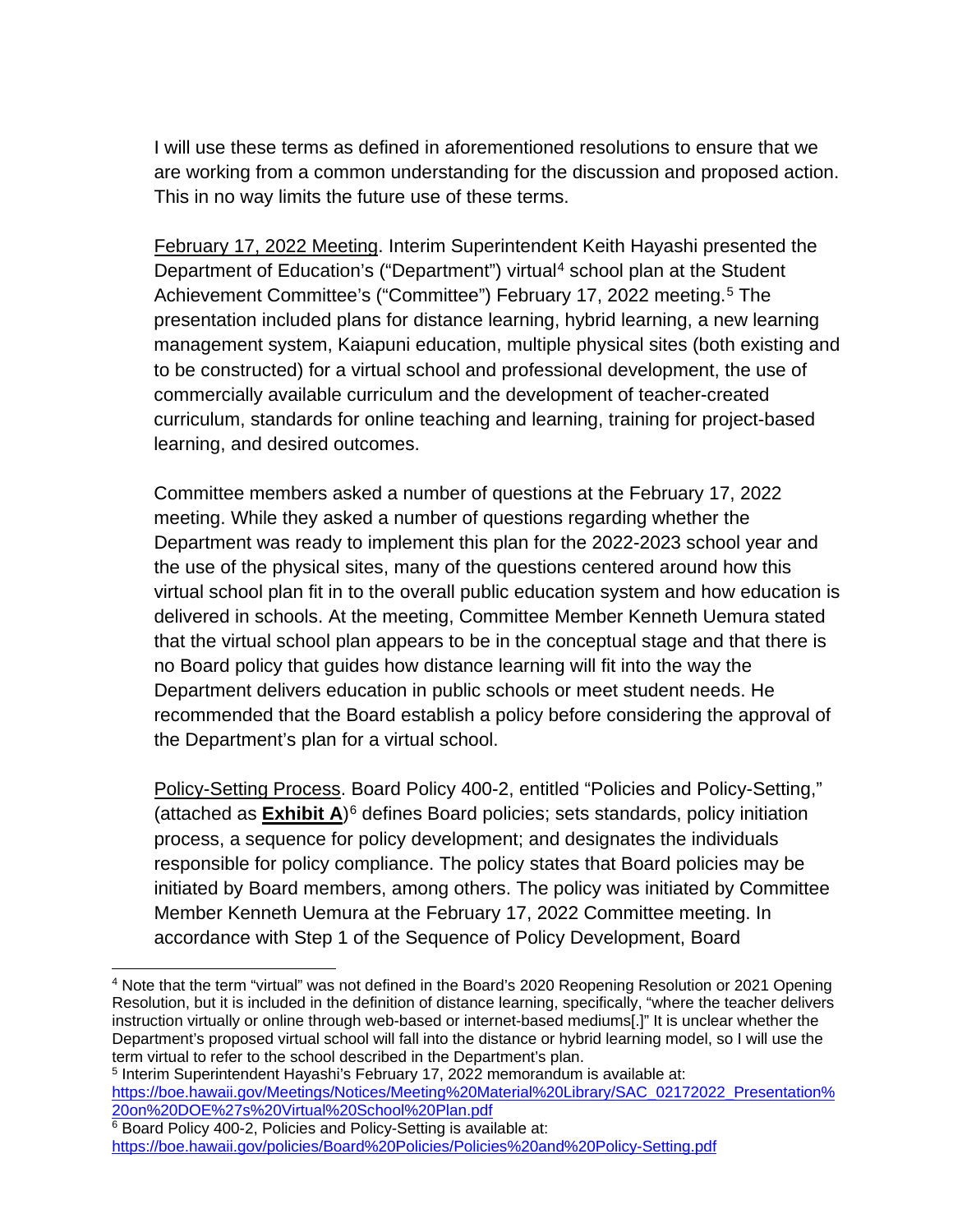Chairperson Catherine Payne referred the issue to this Committee. As the Committee Chairperson, I placed it on this agenda for discussion and action.

## **II. AUTHORITY**

Board Policy 400-2. Board Policy 400-2, entitled Policies and Policy-Setting provides, in pertinent part,

"[u]pon agreement by a standing committee that further action on an issue is warranted, it shall study it to develop a common core of knowledge such as (a) the current status of the issue in the State, (b) what research says about the issue, and (c) what other States are doing or have done regarding the issue."

# **III. ANALYSIS**

Statement of Issue. Board Policy 400-2, Sequence of Policy Development, Step #2 requires the relevant standing committee to agree that further action on an issue is warranted. Based on Interim Superintendent Hayashi's memorandum and presentation and the discussion at the February 17, 2022 Committee meeting, I believe that the issue that the Committee needs to consider is distance and hybrid learning.

Further Action is Warranted. Based on the discussion at the February 17, 2022 Committee meeting, I believe that further action on the issue of distance and hybrid learning is warranted. The description of the virtual school concept and topics in the memorandum raised a number of policy questions. Committee members started to ask some of those policy questions at the meeting, which I believe is a clear indication that further discussion, learning, data gathering, and public engagement is necessary. The policy-setting process in Board Policy 400-2 provides the structure to make this possible.

Explanation of next steps. If the Committee determines that the issue of distance and hybrid learning warrants further action, the Committee would proceed with the sequence of policy development, as laid out in Board Policy 400-2. I have provided a summary of the steps below, but they are laid out in detail in the policy. These are only the steps for which this Committee is responsible.

Step 2, Issue Evaluation: The Committee develops a common core of knowledge, which can include studying the current status of the issue in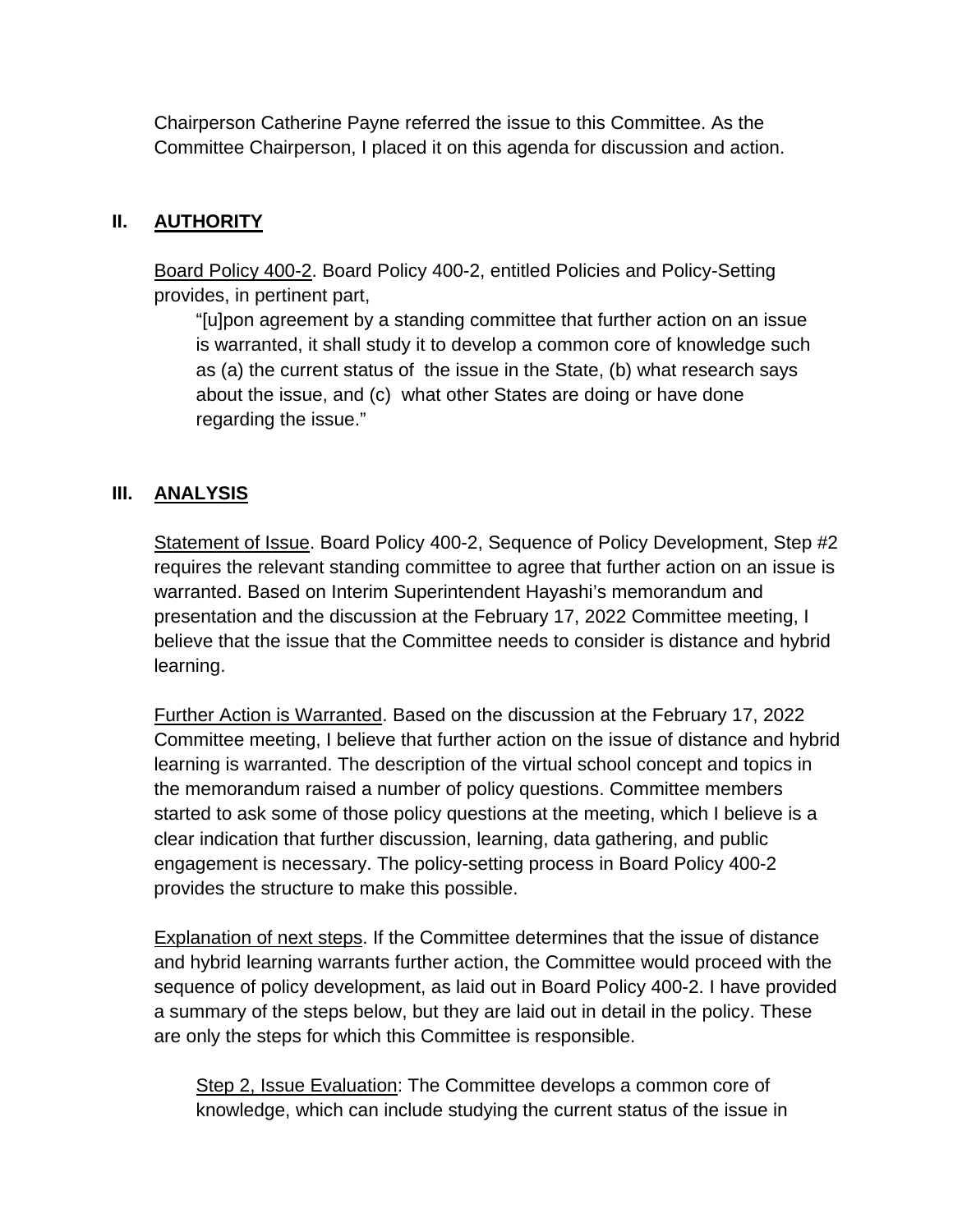the state, what research says about the issue, and what other states are doing or have done regarding the issue.

Step 3, Data Gathering: The superintendent and/or Board staff gathers the data the Committee needs to formulate its views and policy parameters.<sup>[7](#page-3-0)</sup>

Step 4, Public Engagement: The relevant communities will be engaged about the need and purpose of the policy and the feedback will be used to develop the policy. Communication with the governor and key legislators is required to evaluate the political climate.

Step 5, Drafting Policy: The Committee will guide the development of the policy, starting with a statement of the Board's intent. The superintendent will be informed of the elements of policy language that should be included in the policy and will notify the Committee of any additional elements that should be included in the policy.

Step 6, Additional Engagement: The Committee sends a policy draft to the appropriate unions to consult and confer. It may also take it to key constituents and policy partners for further review.

Step 7, Policy Approval: The Committee will approve the policy and recommend its approval to the Board.

In accordance with Board Policy 400-2, Board approval or involvement is not necessary until the Step 7, Policy Approval, when the Committee approves the policy draft and recommends its approval to the Board. As such, this agenda item will not appear on a Board general business meeting agenda until the Committee recommends a policy to the Board for approval.

Delegation of Authority. I believe that it would be cumbersome for the Committee to execute many of the steps described above in a timeline and effective manner. I would like the Committee to delegate its authority to a Committee member to carry out the Steps 2-6. However, the Committee member should bring a draft of the policy to the Committee for preliminary approval before sending it to the relevant unions to consult and confer. Because Board staff has limited resources, the Committee should also direct the Department to provide any support requested so the Committee member can carry out their tasks.

 $\overline{a}$ 

<span id="page-3-0"></span> $7$  Steps 2 and 3 could happen simultaneously.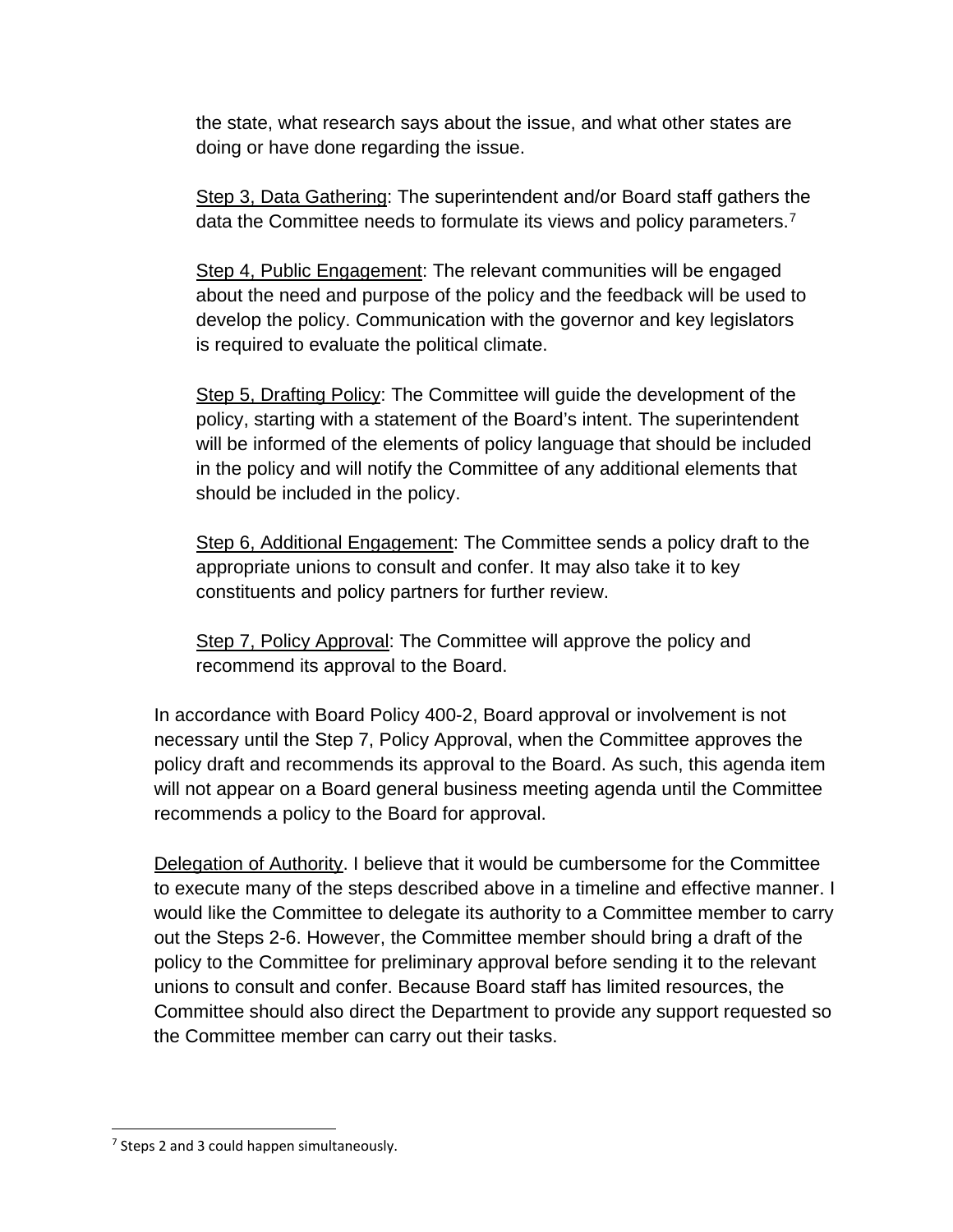## **IV. RECOMMENDATION**

Based on the foregoing, I recommend the Committee agree that further action on the issue of distance and hybrid learning is warranted, delegate its authority to a Committee member tasked with carrying out Steps 2-6 of the Sequence of Policy Development in Board Policy 400-2, direct the Committee member to bring a draft policy to the Committee for approval before proceeding with Step 6, and direct the Department to provide said Committee member with any requested support so the Committee member can carry out their tasks. I recommend that the Committee delegate its authority to Committee Member Catherine Payne, as described above.

## **Proposed Motion**

**"Move to:**

- **1. Agree that further action on distance and hybrid learning is warranted, in accordance with Board Policy 400-2; and**
- **2. Delegate the Student Achievement Committee's authority to Committee Member Catherine Payne, who will be tasked with carrying out Steps 2-6 of the Sequence of Policy Development in Board Policy 400-2;**
- **3. Direct said Committee Member Catherine Payne to bring a draft policy to the Committee for approval before proceeding with Step 6**
- **4. Direct the Department of Education to provide Committee Member Catherine Payne any requested support to carry out their tasks."**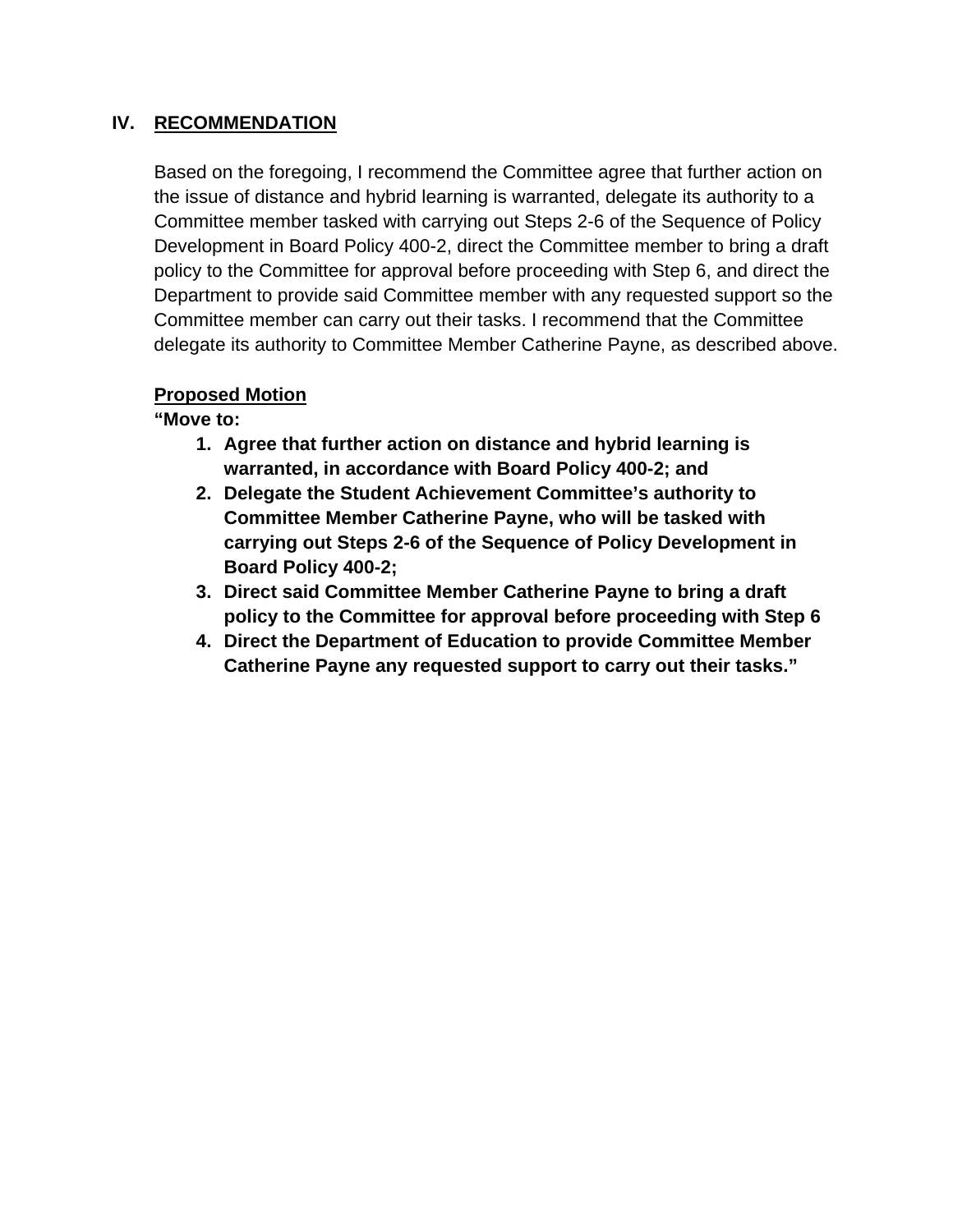### **EXHIBIT A Board Policy 400-2**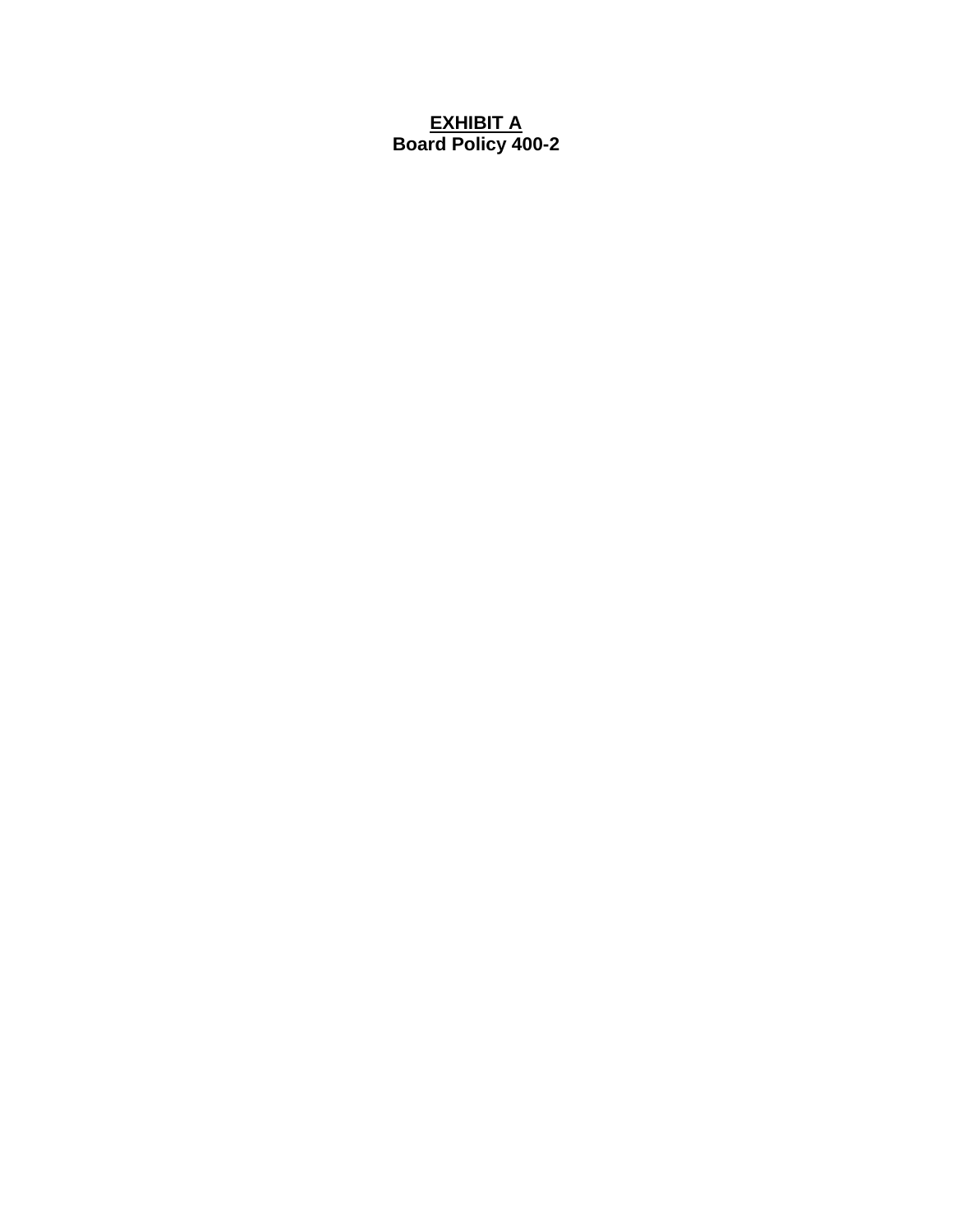### **POLICY 400-2**

### **POLICIES AND POLICY-SETTING**

Definition. Hawaii educational policies are directives established by the Board of Education to guide the operation of the school system and the public library system. Policies specify what the desired ends are and may be supplemented by reasons as to "why" and "to what extent." Policies broadly indicate the desired results and are narrow enough in scope to provide clear guidance. The administration, guided by policies, establishes rules and/or implementing regulations to set clear directions for the department and public library system.

Standards for Policy-Setting. All Board policies shall:

- 1. be explicitly identified as such;
- 2. be developed for school and/or public library systems operations which need direction and guidance;
- 3. be capable of implementation and evaluation;
- 4. be limited to a single topic;
- 5. be relevant to current and future departmental and public library operations; and
- 6. be written clearly and concisely so that they may be interpreted without difficulty.

Policy Initiation. Board policies may be initiated by Board members and by the Superintendent and State Librarian, through recommendations to the Board. The Superintendent/State Librarian shall be responsible for informing the Board of policies and changes to existing policies which they believe may be necessary.

Sequence of Policy Development

#### 1. Issue Statement

Any issue brought to the attention of the Board shall be referred by the Board Chairperson to an appropriate standing committee for action. A standing committee shall handle any issue brought to it.

#### 2. Issue Evaluation

Upon agreement by a standing committee that further action on an issue is warranted, it shall study it to develop a common core of knowledge such as (a) the current status of the issue in the State, (b) what research says about the issue, and (c) what other States are doing or have done regarding the issue.

#### 3. Data Gathering

While the standing committee is expanding its knowledge about the issue, the Superintendent, State Librarian and/or Board staff shall gather data the committee needs to formulate its views and policy parameters such as, how many and which students or library patrons the policy will affect and what resources are needed and available for implementation.

4. Public Engagement